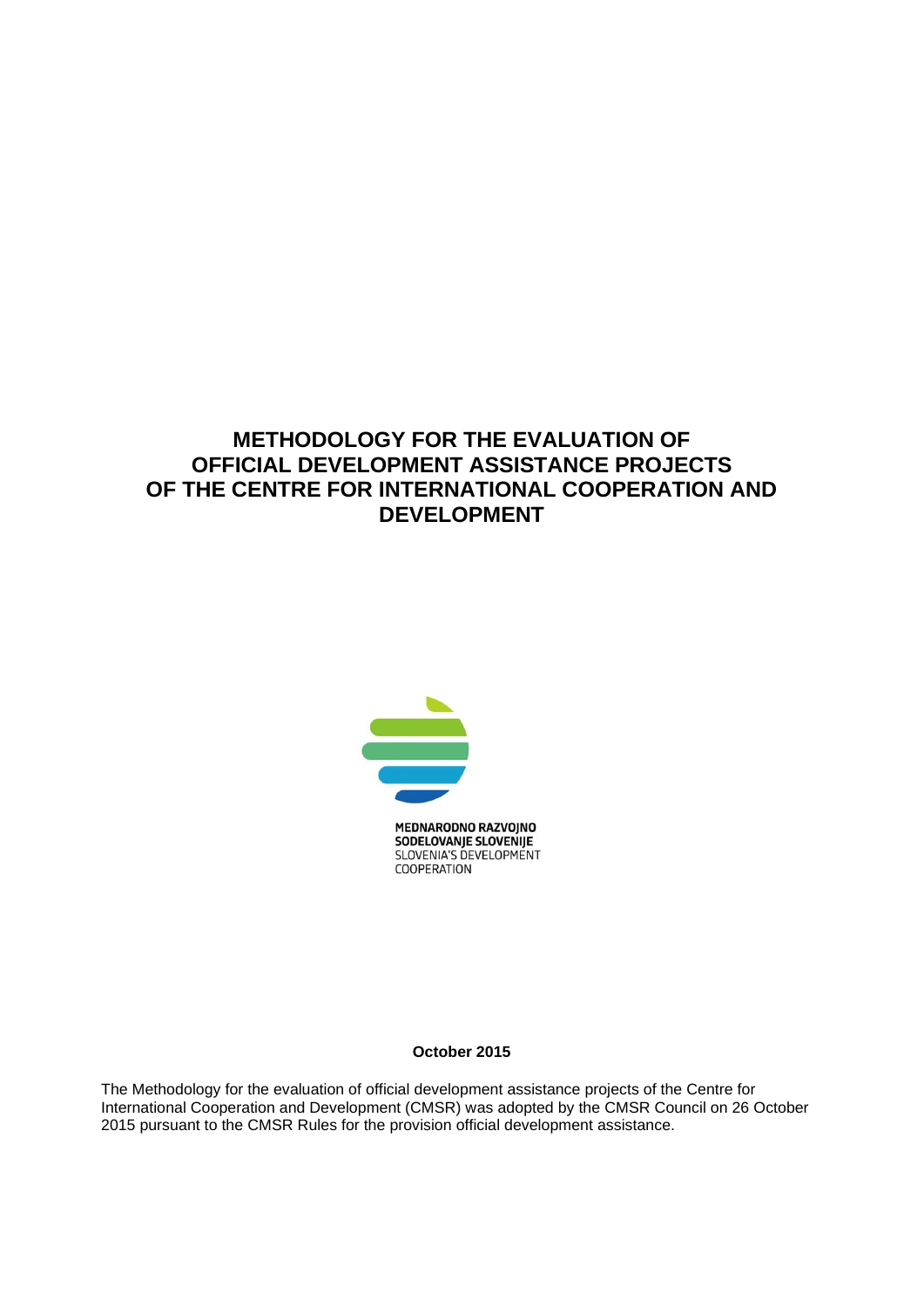# **I. METHODOLOGY FOR THE SELECTION OF PROJECTS**

The evaluation of a particular project shall be made according to the following criteria:

| quality of content design                                 | max. 50 points |  |
|-----------------------------------------------------------|----------------|--|
| compliance with the principles of sustainable development | max. 25 points |  |

- quality of the finance structure max. 25 points

The threshold to include a project in the CMSR's financing programme, approved by the CMSR Council, shall be at least 65% of points.

|              | <b>CRITERION</b>                                                                                                                                                                                                                                                                                                                                                                                         | No. of<br>points                                                                | <b>Total</b><br>maximum<br>No. of<br>points | <b>Score</b> |  |  |  |  |
|--------------|----------------------------------------------------------------------------------------------------------------------------------------------------------------------------------------------------------------------------------------------------------------------------------------------------------------------------------------------------------------------------------------------------------|---------------------------------------------------------------------------------|---------------------------------------------|--------------|--|--|--|--|
|              | <b>CONTENT CRITERIA</b>                                                                                                                                                                                                                                                                                                                                                                                  |                                                                                 |                                             |              |  |  |  |  |
| $\mathbf{1}$ | Project compliance with the needs of the partner country<br>or local community and activities of other donors                                                                                                                                                                                                                                                                                            |                                                                                 | 15                                          |              |  |  |  |  |
|              | - improves the quality of living and welfare<br>- creates new and quality jobs<br>- promotes economic growth and enhances the<br>competitiveness of the economy<br>- has multisectoral effects<br>- is important for accelerated integrated development of the<br>region<br>- promotes the development of good governance and<br>institution-building                                                    | $0$ or $4$<br>0 or 2<br>$0 - 2$<br>$0$ or $2$<br>0 or 2<br>$0$ or $2$<br>0 or 1 |                                             |              |  |  |  |  |
| $\mathbf{2}$ | - complies with the activities of other donors<br>Project relevance                                                                                                                                                                                                                                                                                                                                      |                                                                                 | 14                                          |              |  |  |  |  |
|              | <b>OBJECTIVES</b><br>- are relevant and justified<br>- are defined by indicators (with the relevant information<br>sources enclosed)                                                                                                                                                                                                                                                                     | 0 or 2<br>$0 - 2$                                                               |                                             |              |  |  |  |  |
|              | <b>RESULTS</b><br>- are specific and clearly defined<br>- are sensible and realistically set<br>- are defined by indicators                                                                                                                                                                                                                                                                              | $0$ or $2$<br>0 or 2<br>$0$ or $2$                                              |                                             |              |  |  |  |  |
|              | <b>ACTIVITIES</b><br>- are relevant for the attainment of the planned results<br>- are properly timed                                                                                                                                                                                                                                                                                                    | $0$ or $2$<br>0 or 2                                                            |                                             |              |  |  |  |  |
| $\mathbf{3}$ | <b>Project feasibility</b>                                                                                                                                                                                                                                                                                                                                                                               |                                                                                 | 12                                          |              |  |  |  |  |
|              | - the recipient of the funds will co-fund the project in the<br>minimal amount of 49% of the total value<br>the project will be feasible within the submitted time frame<br>$\overline{\phantom{a}}$<br>the recipient of the funds has sufficient resources for<br>project implementation<br>- the project has identified risks<br>- the project has defined scenarios to respond to identified<br>risks | 0 or 4<br>0 or 2<br>0 or 2<br>0 or 2<br>0 or 2                                  |                                             |              |  |  |  |  |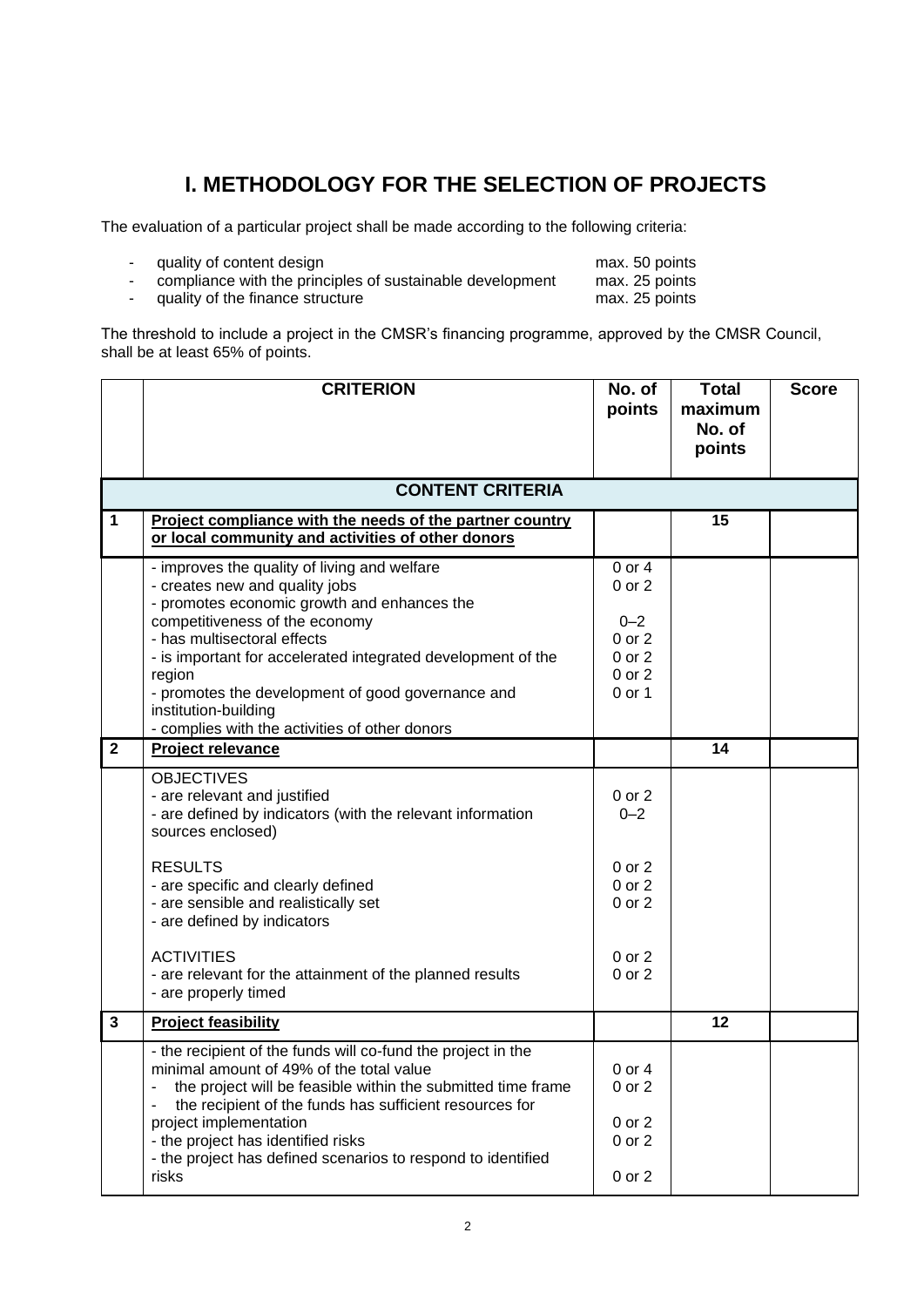| 4                                | <b>Technology transfer</b>                                                                                                                                                                                                                                                                                                                                                           |                                                              | 9   |  |  |
|----------------------------------|--------------------------------------------------------------------------------------------------------------------------------------------------------------------------------------------------------------------------------------------------------------------------------------------------------------------------------------------------------------------------------------|--------------------------------------------------------------|-----|--|--|
|                                  | - the project involves innovative solutions, the transfer of new<br>technologies and knowledge<br>- technology transfer includes training for its use<br>- technology transfer increases economic growth                                                                                                                                                                             | $0 - 4$<br>$0$ or $3$<br>$0 - 2$                             |     |  |  |
| 5                                | <b>Project management</b>                                                                                                                                                                                                                                                                                                                                                            |                                                              | 5   |  |  |
|                                  | - the contractor and its partners are qualified<br>- the contractor and its partners have the necessary<br>references                                                                                                                                                                                                                                                                | 0 or 3<br>$0 - 2$                                            |     |  |  |
|                                  | PROJECT COMPLIANCE WITH THE PRINCIPLES OF SUSTAINABLE DEVELOPMENT                                                                                                                                                                                                                                                                                                                    |                                                              |     |  |  |
| 6                                | Project compliance with the principles of sustainable<br>development                                                                                                                                                                                                                                                                                                                 |                                                              | 25  |  |  |
|                                  | <b>ENVIRONMENTAL impacts:</b><br>- conserves nature and sustainable use of the natural features<br>of an area                                                                                                                                                                                                                                                                        | $0$ or $3$                                                   |     |  |  |
|                                  | - increases the use of renewable energy sources or reduces<br>the consumption of fossil energy sources                                                                                                                                                                                                                                                                               | $0 - 3$<br>$0 - 2$                                           |     |  |  |
|                                  | - reduces energy consumption<br>- reduces environment pollution and waste<br>- reduces harmful emissions                                                                                                                                                                                                                                                                             | $0 - 2$<br>$0 - 2$                                           |     |  |  |
|                                  | FINANCIAL sustainability:<br>- the foreseen project revenues suffice for project<br>maintenance in the medium term or project maintenance has<br>been ensured by the state                                                                                                                                                                                                           | $0 - 4$                                                      |     |  |  |
|                                  | SOCIAL sustainability:<br>- facilitates improved living conditions<br>- facilitates better access to healthcare or education                                                                                                                                                                                                                                                         | $0 - 3$<br>$0 - 3$                                           |     |  |  |
|                                  | - contributes to improved living conditions for women, children<br>or marginalised groups                                                                                                                                                                                                                                                                                            | $0 - 3$                                                      |     |  |  |
| <b>PROJECT FINANCE STRUCTURE</b> |                                                                                                                                                                                                                                                                                                                                                                                      |                                                              |     |  |  |
| 7                                | Financial plan of the project                                                                                                                                                                                                                                                                                                                                                        |                                                              | 20  |  |  |
|                                  | - the financial plan includes properly defined all investment<br>costs<br>- the financial plan includes the specification of goods or<br>services<br>- a share of goods and services originating in Slovenia<br>- financing sources are stated<br>- the specification of costs enables a feasibility study<br>- the finance structure is presented in the form of a summary<br>table | $0 - 3$<br>$0 - 3$<br>$0 - 7$<br>$0 - 3$<br>0 or 3<br>0 or 1 |     |  |  |
|                                  | <b>Total</b>                                                                                                                                                                                                                                                                                                                                                                         |                                                              | 100 |  |  |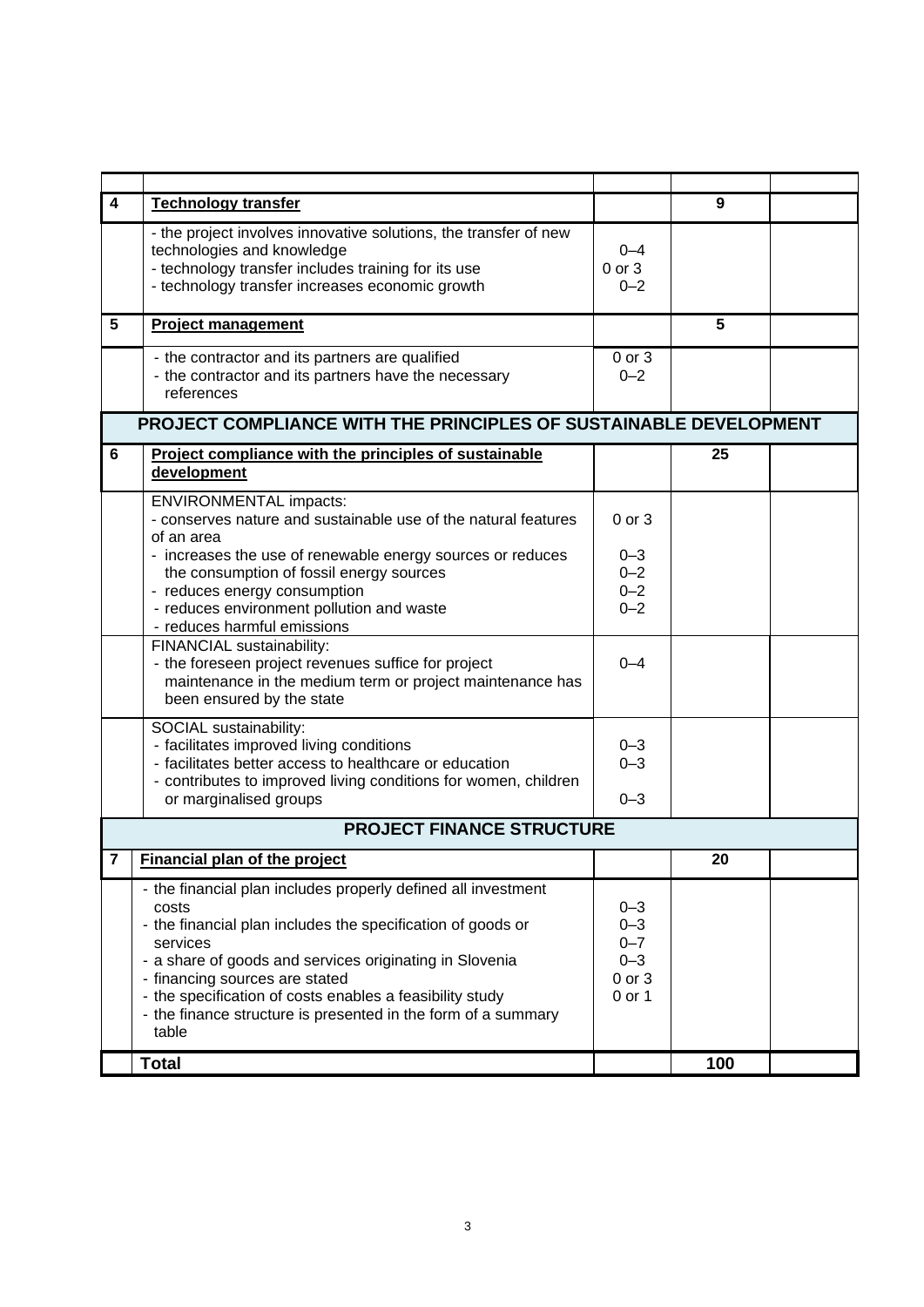# **II. DESCRIPTION OF THE CRITERIA**

# **1. Name of criterion: Project compliance with the needs of the partner country or local community and activities of other donors on site**

#### **Improving the quality of life and welfare**

The quality of life is an economic concept that is defined by the indicators: amount of income and access to healthcare services, personal safety, clean environment, and other goods and services. OECD measures the quality of life using the following indicators: life expectancy, infant mortality, mental health, obesity, suicide rates, subjective perception of the quality of life, volunteering, inactivity of the youth, leisure activities, recreation and culture, number of overnight stays at hotels, crime rates and the number of fatalities on roads.

#### **Creating new and quality jobs**

New jobs are the sum of increased numbers of employees in existing and new companies. Job quality means concern for safety at work, permanence of employment, etc.

#### **Promoting economic growth and enhancing the competitiveness of the economy**

The project proposal includes the estimate of the impact of the project on the economic growth of the partner country or local community. Economic growth is measured with the gross domestic product (GDP) growth rate calculated in the prices of the selected base year.

The competitiveness of the economy refers to the ability of domestic entities to compete with foreign entities in given operating conditions, while maintaining and increasing the real income of the national population in the long run. The competitiveness and openness of the economy are, therefore, intrinsically linked with the living standard of the population. The competitiveness of the economy is most often measured with economic performance, efficiency of public administration, business efficiency and infrastructure.

#### **Multisectoral and cross-sectoral effects**

Multisectoral and cross-sectoral effects are achieved when players from various sectors of the local economy participate in a project, and when the project affects several sectors of the economy and consequently the development of new sectors in the long term.

#### **Relevance to accelerated integrated development of an area or region**

The key elements for the integrated development of an area or region are: reducing differences in the economic development and living possibilities of residents between individual areas in the country; preventing the emergence of new areas with major development problems; promoting polycentric development of settlement and polycentric economic development; developing and increasing the competitiveness of the economy in all development regions taking into account their specific features; reducing unemployment rates in development regions or increasing employment and eliminating structural inconsistencies in the labour market; increasing the well-being of residents in development regions taking into account the principles of sustainable development and their specific features; strengthening social capital and innovation potential in development regions; preserving and developing cultural identity by creating conditions for cultural creativity and diversity, sustainable development of cultural heritage and access to cultural goods in development regions; promoting lifelong learning to contribute to a raised level of education of the population and better access to education and training for everybody; enforcing a comprehensive approach to rural development; reducing differences in the quality of life and economic and social welfare taking into account environment protection, protection from natural and other disasters and reducing healthcare differences; enforcing integrated regional strategies of an information society.

## **Promoting the development of good governance and institution-building**

Good governance helps strengthen democracy and respect for human rights, promotes economic development and social cohesion, reduces poverty, strengthens environment protection and sustainable use of natural resources, and builds trust in the government and public administration.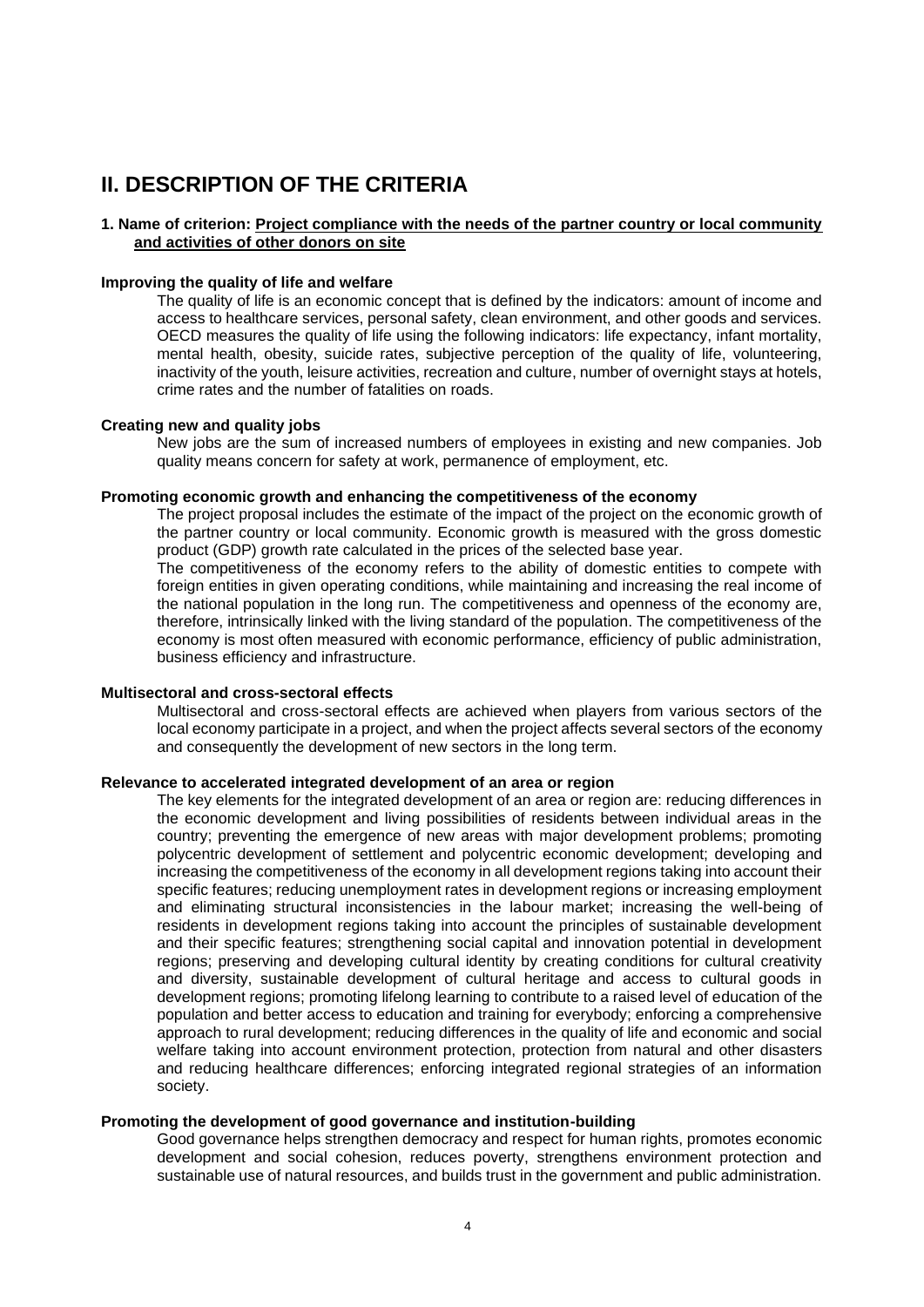Good governance is noted for the following characteristics: focus on the search for consensus, participation, compliance with the rule of law, efficiency and effectiveness, responsibility, transparency, responsiveness, and equity and inclusion (UN).

#### **Compliance with the activities of other donors**

The compliance of project activities with the activities of other donors is an important contribution to work sharing, reducing administrative costs, addressing the needs of the partner country and, consequently, achieving more efficient development assistance. Compliance with the activities of donors is expressed with joint analyses of needs, planning and project implementation.

#### *Scoring*

*Every criterion is worth 2 points, except for the criterion "Improving the quality of life and welfare", which may be worth 4 points, and the criterion "Compliance with the activities of other donors", which may be*  worth 1 point. If a particular criterion is not met, it is awarded 0 points. The criterion "Promoting economic *growth and enhancing the competitiveness of the economy" may be awarded 2 points if it meets both categories or 1 point if it meets only one category of the criterion.* 

*The maximum number of the points awarded to the criterion "Project compliance..." is 15.*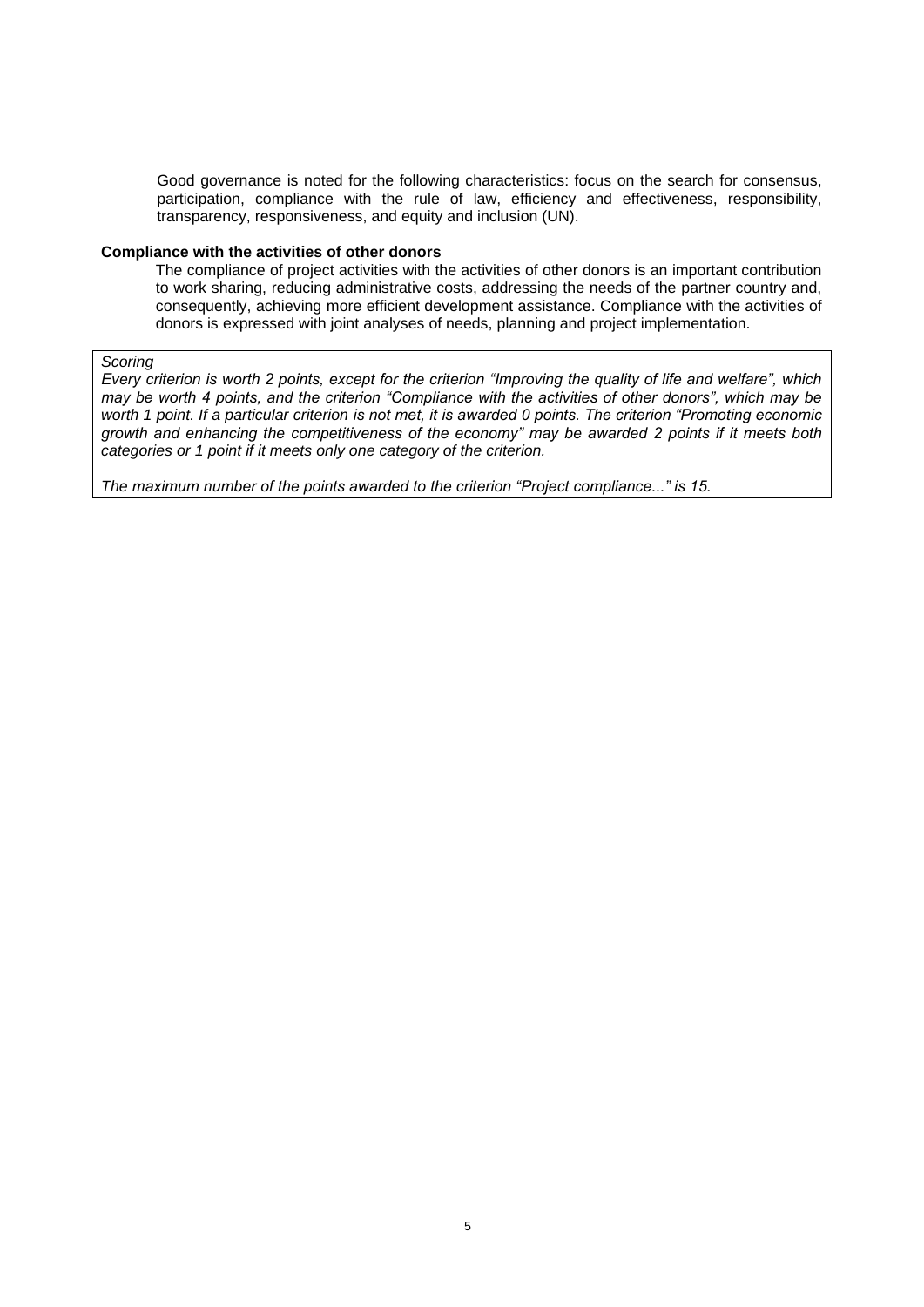# **2. Name of criterion: Project relevance**

Relevance refers to the importance of the problem to be resolved by the proposed project.

#### **OBJECTIVES**

### **Relevance and validity of objectives**

Objectives must be relevant and valid with respect to the identified development needs, in line with the development policy and priorities of the recipient country and the identified target groups (target groups differ with respect to the type of project); the project must be urgent from the standpoint of the recipient country. Expected benefits in the specified target groups are clearly defined by objectives during and after the implementation of the project.

*Scoring*

*If the criterion is met, it is awarded 2 points, otherwise it is awarded 0 points.*

#### **Specification with indicators and enclosure of sources for indicators**

Objectives must be defined by indicators and information sources for the latter must be enclosed.

### *Scoring*

*If a criterion is met, it is awarded 2 points; if sources for indicators are missing, it is awarded 1 point, and if both indicators and sources for them are missing, it is awarded 0 points.*

#### RESULTS

#### **Specific nature and clarity of results**

Results are specific and clear; direct benefits and effects are foreseen; the project brings specific improvements and changes.

## **Sensible and realistic results**

The results of the project are urgently needed and realistically attainable; the foreseen solutions fit into the environment and lifestyle of the target group; they are technologically appropriate (without unwanted side effects).

#### **Definition by indicators**

Project results must be defined by indicators, i.e. for baseline and final values.

## *Scoring*

*If the criterion is met, it is awarded 2 points, otherwise it is awarded 0 points.*

# **ACTIVITIES**

# **Relevance for the attainment of the planned results**

The activities planned are in line with project results; the activities are planned in a proper sequence to achieve the results set and hence project objectives.

#### **Proper specification in terms of time**

The activities planned include detailed planning of work packages, responsibility, division of tasks and a time schedule for the execution of tasks.

*Scoring*

*If the criterion is met, it is awarded 2 points, otherwise it is awarded 0 points.*

*The maximum number of the points awarded to the criterion "Project relevance" is 14.*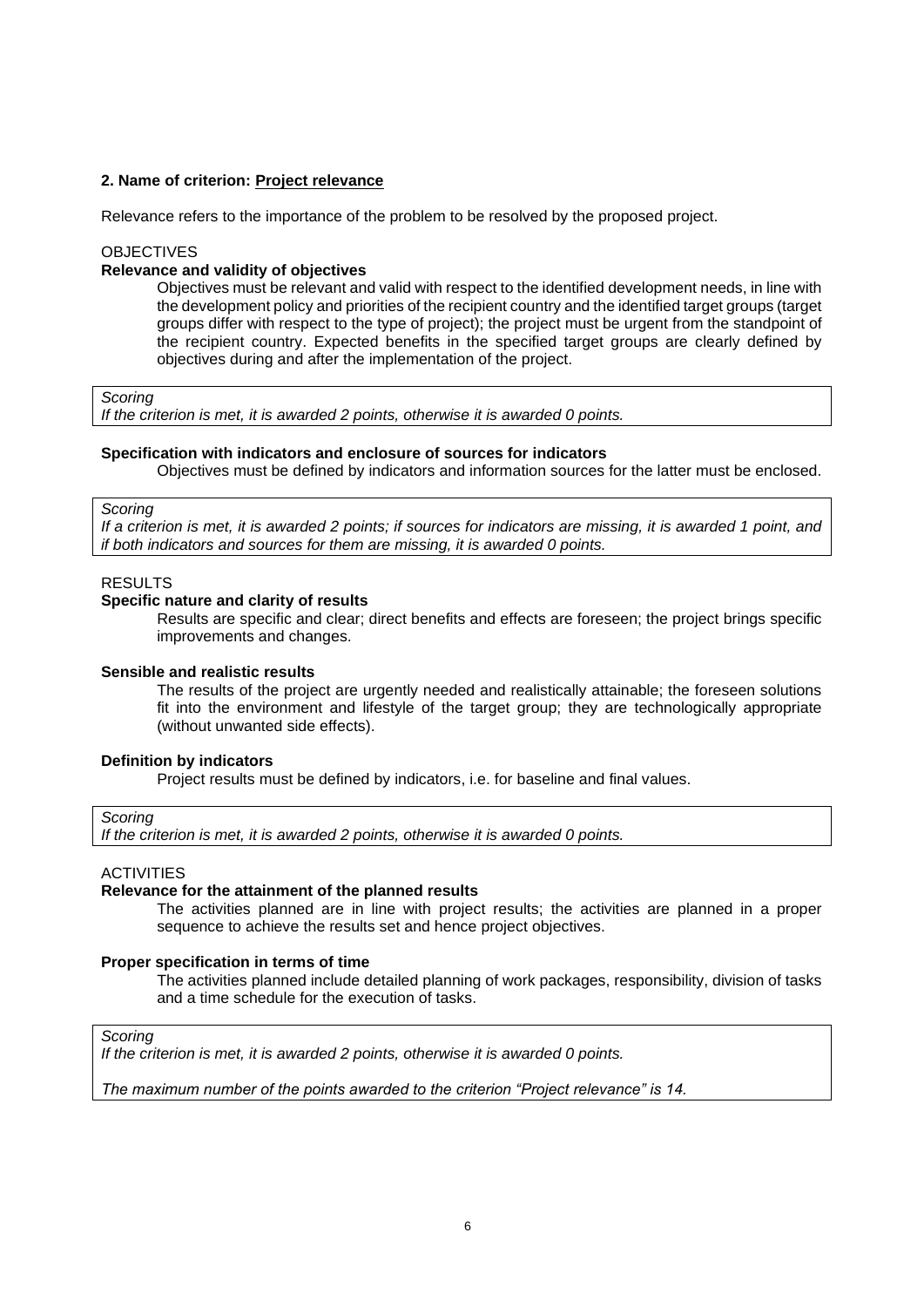# **3. Name of criterion: Project feasibility**

Feasibility means that the project objectives may be efficiently realised.

#### **Provision of funds in the minimal amount of 49% of the total project value**

Funds are financial means for the implementation of a project that fully ensure the coverage of the finance structure. The criterion is measured with the level of assurance provided by the partner country for such funds (inclusion in the budget, government guarantee, etc.)

# **Proposed time frame**

The time frame is a detailed time schedule of the project implementation and detailed information about the actual course of project implementation (action plan).

# **Sufficient resources**

Human resources:

Human resources are people, their knowledge and skills.

Natural resources:

Natural resources are [assets](http://sl.wikipedia.org/wiki/Dobrina) that are valued in their relatively unchanged [natural](http://sl.wikipedia.org/wiki/Narava) condition; resources may be broken down to [renewable](http://sl.wikipedia.org/w/index.php?title=Obnovljivi_vir&action=edit&redlink=1) and [non-renewable.](http://sl.wikipedia.org/w/index.php?title=Neobnovljivi_vir&action=edit&redlink=1)

Energy sources:

Important energy sources include [fossil fuels,](http://sl.wikipedia.org/wiki/Fosilna_goriva) [nuclear fuels,](http://sl.wikipedia.org/w/index.php?title=Jedrsko_gorivo&action=edit&redlink=1) [geothermal sources,](http://sl.wikipedia.org/w/index.php?title=Geotermalni_vir&action=edit&redlink=1) flowing [water,](http://sl.wikipedia.org/wiki/Voda) accumulated water, [wind,](http://sl.wikipedia.org/wiki/Veter) ocean waves. Energy sources may be further broken down to [sustainable](http://sl.wikipedia.org/wiki/Obnovljivi_viri_energije) and [non-renewable sources.](http://sl.wikipedia.org/wiki/Neobnovljivi_viri_energije) The former continue to renew, while the latter have limited stocks and will be depleted sooner or later by mankind. Sources that humans consider sustainable include the sun, biomass, geothermal sources, flowing and accumulated water, wind and ocean waves. [Non-renewable sources](http://sl.wikipedia.org/wiki/Neobnovljivi_viri_energije) on the other hand include [fossil fuels](http://sl.wikipedia.org/wiki/Fosilna_goriva) an[d nuclear fuel.](http://sl.wikipedia.org/w/index.php?title=Jedrsko_gorivo&action=edit&redlink=1)

#### **Identified risks**

A risk analysis is prepared; internal and external risks to the realisation of the project are foreseen, and critical points are clearly defined.

### **Foreseen scenarios to respond to the identified risks**

With respect to the identified risks, possible solutions for their prevention or mitigation of consequences are developed; expectations are realistic.

# *Scoring*

*If a particular criterion is met, it is awarded 2 points, otherwise it is awarded 0 points, except in the criterion "Provision of funds in the minimal amount of 49% of the total project value", where it is awarded 4 points if it is met, otherwise it is awarded 0 points.*

*The maximum number of points awarded to the criterion "Project feasibility" is 12.*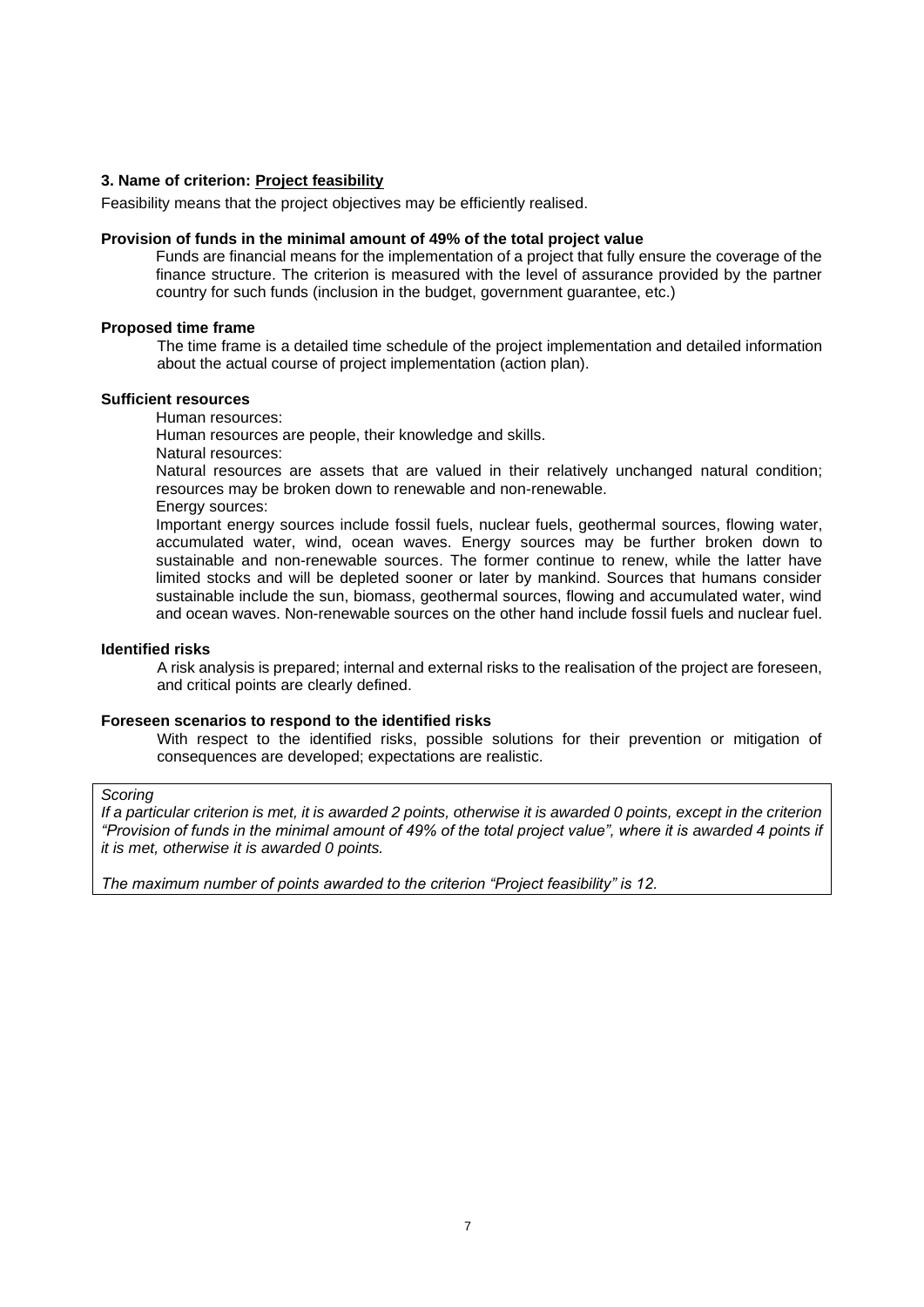# **4. Name of criterion: Technology transfer**

### **Innovative solutions, the transfer of new technologies and knowledge**

Innovative solutions, new technologies and new knowledge are a new feature in the partner country; they involve the transfer of good practice from the donor country to the recipient country; it is not merely the repetition of existing practices; the project enables the generation of new added value in the environment; the knowledge, technology or information developed in one organisation, in one area or with one purpose is used or exploited in some other organisation, some other area or with some other purpose. In the transfer of new technology, innovative solutions bring original, innovative changes to the environment.

*Scoring*

*4 points: innovative solutions, new technology and new knowledge represent a novelty on global scale 3 points: innovative solutions, new technology and new knowledge represent a novelty in the contractor's country*

*2 points: innovative solutions, new technology and new knowledge represent a novelty in the partner country* 

*1 point: innovative solutions, new technology and new knowledge represent a level above the existing technology and knowledge in the partner country* 

*0 points: it involves the transfer of technology and knowledge on the same or an inadequate level with respect to the development of the partner country* 

### **Technology transfer includes training in its use**

Technology will also be used, not merely transferred.

*Scoring*

*If the criterion is met, it is awarded 3 points, otherwise it is awarded 0 points.*

### **Technology transfer increases economic growth**

The transfer of technology increases economic growth in partner countries (economically, it is important that the country uses state-of-the-art technologies and innovations).

*Scoring*

*2 points: the transfer of technology has a direct impact on economic growth*

*1 point: the transfer of technology has an indirect impact on economic growth*

*0 points: the transfer of technology has no impact on economic growth*

*The maximum number of points awarded to the criterion "Technology transfer" is 9.*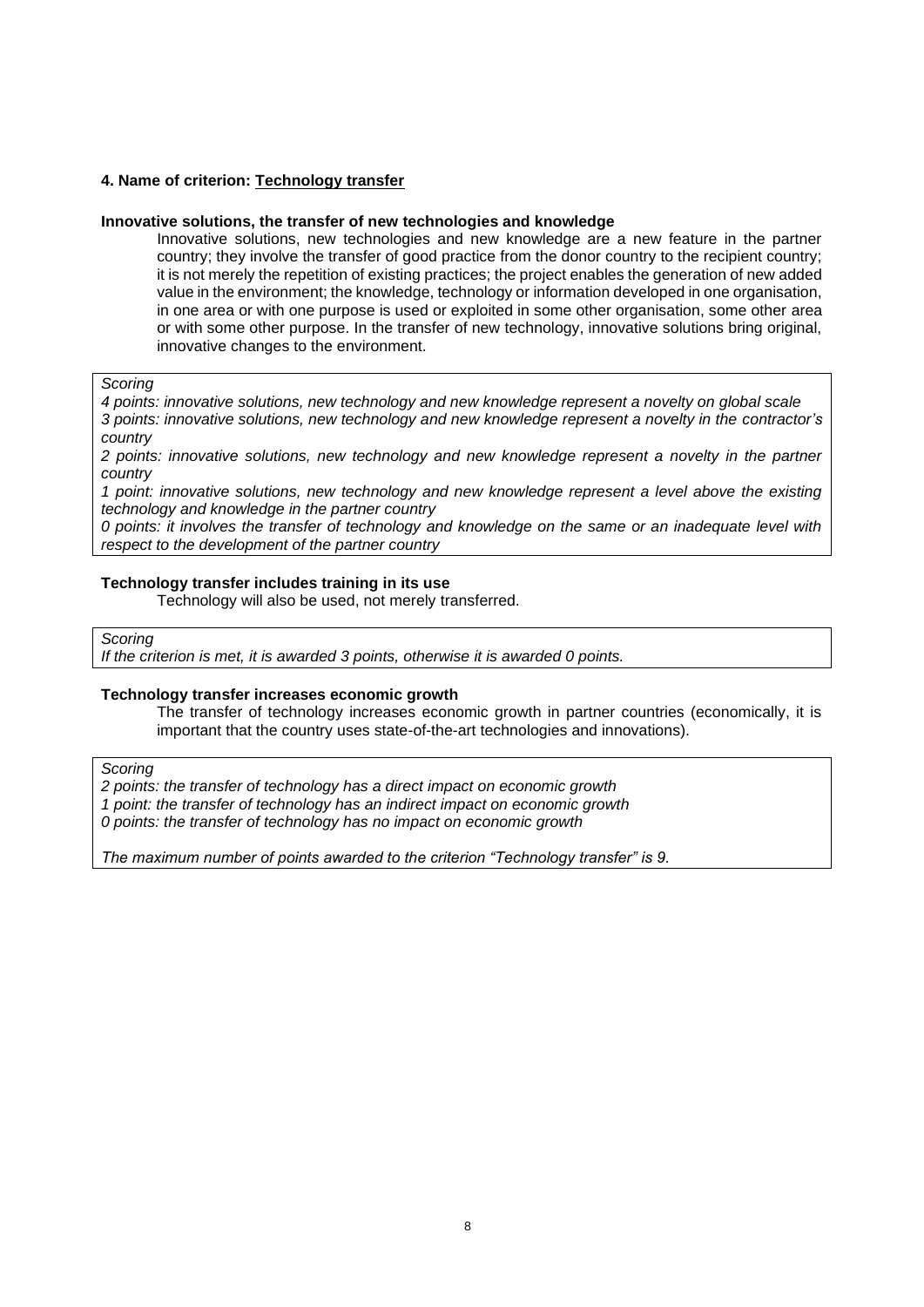## **5. Name of criterion: Project management**

Project management is an assessment of the qualifications and references of the project investor or contractor and its partners.

#### **Qualification of the contractor and its partners**

The contractor and its partners are registered to pursue activities relating to the project, dispose with the necessary human resources, knowledge and technology needed for the management and implementation of the project.

#### *Scoring*

*If the criterion is met, it is awarded 3 points, otherwise it is awarded 0 points.*

### **Relevant references of the contractor and its partners**

The references of the contractor and its partners are experiences and knowledge for the implementation of the project; the contractor and its partners possess references in investment activities and with respect to the size of the investment, references relating to project content, references and experiences in business operations in the recipient country, etc.

#### *Scoring*

*2 points: the contractor and its partners possess references in investment activities, references relating to project content, and references and experiences in the recipient country.*

*1 point: the contractor and its partners possess references in investment activities or references relating to project content or references and experiences 0 points: the contractor and its partners possess no references in investment activities, references relating to project content, nor references and experiences in the recipient country.*

*The maximum number of points awarded to the criterion "Project management" is 5.*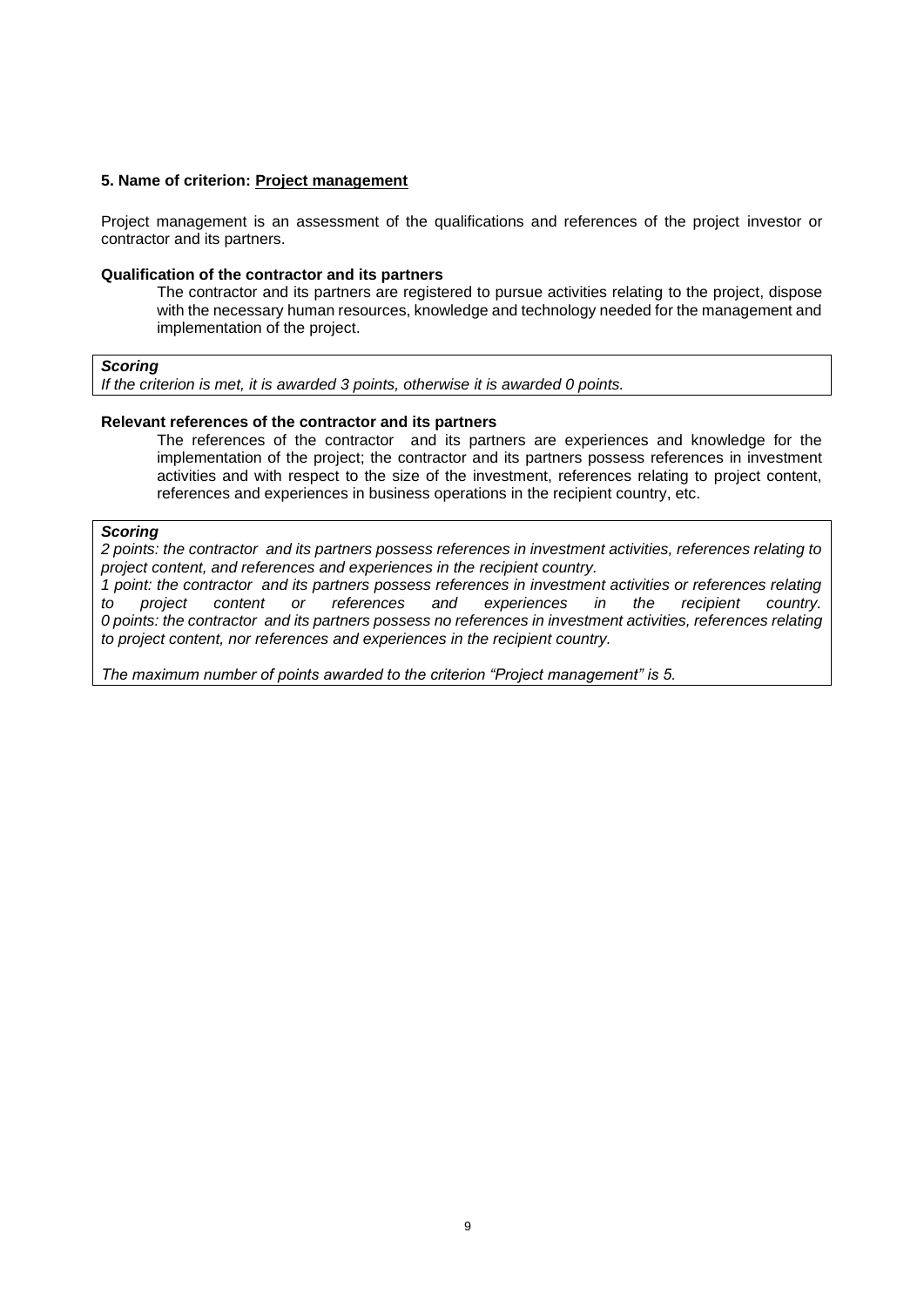# **6. Name of criterion: Project compliance with the principles of sustainable development**

#### ENVIRONMENTAL IMPACTS

### **Nature conservation and sustainable use of the natural assets of an area**

The project includes measures and restrictions preventing environmental damage and degradation, including the sustainable use of natural resources (conservation of natural assets and cultural landscape along with improved conditions for the local population by conserving endangered habitats, flora and fauna, and by supporting the development of the area).

*Scoring*

*If the criterion is met, it is awarded 3 points, otherwise it is awarded 0 points.*

#### **Increasing the use of renewable energy sources or reducing the consumption of fossil energy sources**

The project contributes to the use of renewable energy sources and reduced consumption of nonrenewable energy sources (coal, oil, natural gas, etc.).

*Scoring*

*3 points: the project is in its essence focused on the use of renewable energy sources and on reducing the consumption of non-renewable energy sources* 

*2 points: the project significantly reduces the consumption of non-renewable energy sources 1 point: the project has a neutral impact on reducing the consumption of non-renewable energy sources*

*0 points: the project significantly increases the consumption of non-renewable energy sources*

#### **Reducing energy consumption**

The project reduces energy consumption and provides low energy intensity. Energy intensity is ratio between the amount of energy (energy supply or final energy consumption) and gross domestic product expressed in constant prices. Energy intensity decreases with improved energy efficiency.

*Scoring*

*2 points: the project is in its essence dedicated to reducing energy consumption* 

*1 point: the project significantly reduces energy consumption*

*0 points: the project has no impact on reduced energy consumption or increases it*

### **Reducing environment pollution and waste**

Environment pollution means reducing direct or indirect changes to chemical, thermal, biological and radiological characteristics of the environment, so that the change has a negative impact on the health and life of any living being. Reducing waste by integrating production and consumption patterns and habits, living habits, technological improvements, economic activities and measures, demographic changes with the purpose of clearly defining integration and mutual interactions between: the emergence and prevention of waste, management of resources and integral economic policy; reducing waste by taking into account and including partial policies and objectives, such as chemicals, motor vehicles, electric and electronic equipment and similar, promoting waste prevention, promoting waste recycling, determining missing standards and shares of waste recycling.

#### *Scoring*

*3 points: the project is in its essence dedicated to reducing environment pollution and waste*

- *2 points: the project significantly contributes to reducing environment pollution or waste*
- *1 point: the project indirectly contributes to reducing environment pollution or waste*

*0 points: the project has no impact on environment pollution or increases environment pollution and waste*

### **Reducing harmful emissions**

The project has a positive impact on climate change by reducing greenhouse gas emissions, and on reducing air and water pollution.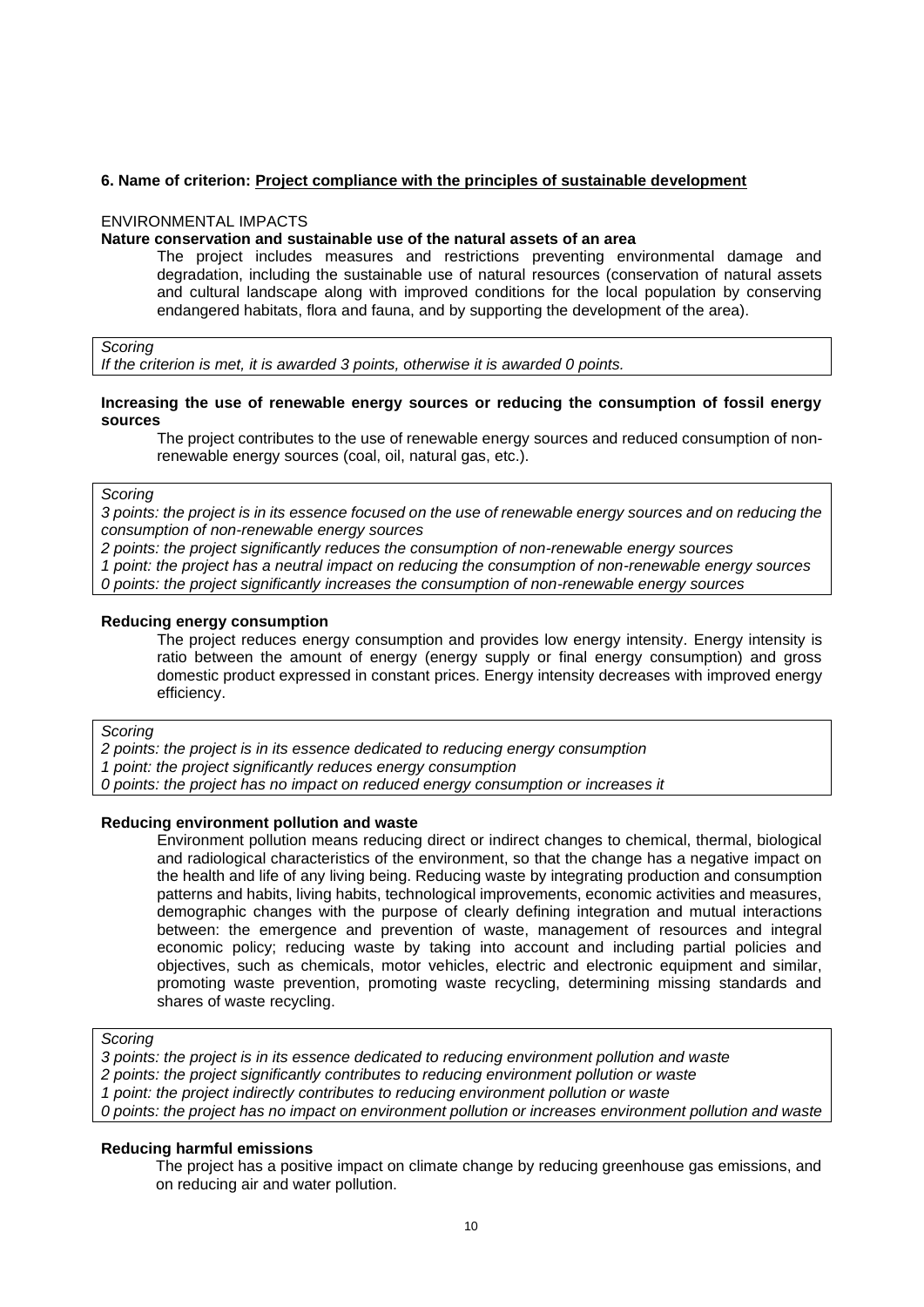*Scoring*

*2 points: the project is in its essence dedicated to reducing harmful emissions*

*1 point: the project reduces harmful emissions* 

*0 points: the project has no impact on reducing harmful emissions or even increases them*

## FINANCIAL SUSTAINABILITY

### **The sufficiency of foreseen project revenues for project maintenance in the medium term or project maintenance has been ensured by the state**

Project revenues will suffice for the maintenance of the project, including after project financing ceases; the state has ensured project maintenance in the coming medium term (at least five-year period) by way of a legislative or implementing instrument. The recipient has ensured an adequate governance structure for sustainable management.

## *Scoring*

*If the criterion is met, it is awarded 4 points, otherwise it is awarded 0 points.*

# SOCIAL SUSTAINABILITY

## **Ensuring improved living conditions**

Social factors that need to be taken into account in sustainable development are: employment, poverty rate, human rights and equal opportunities, crime rates and the availability and quality of living facilities.

### **Ensuring better access to healthcare or education**

Social factors that need to be taken into account in sustainable development are: possibilities for education and training, access to healthcare.

## **Contribution to improved living conditions for women, children or marginalised groups**

The project places special attention on improving living conditions for women, children or marginalised groups.

### *Scoring*

If the criterion is met, it is awarded 3 points, otherwise it is awarded 0 points. The maximum number of points awarded to the criterion "Project sustainability" is 25.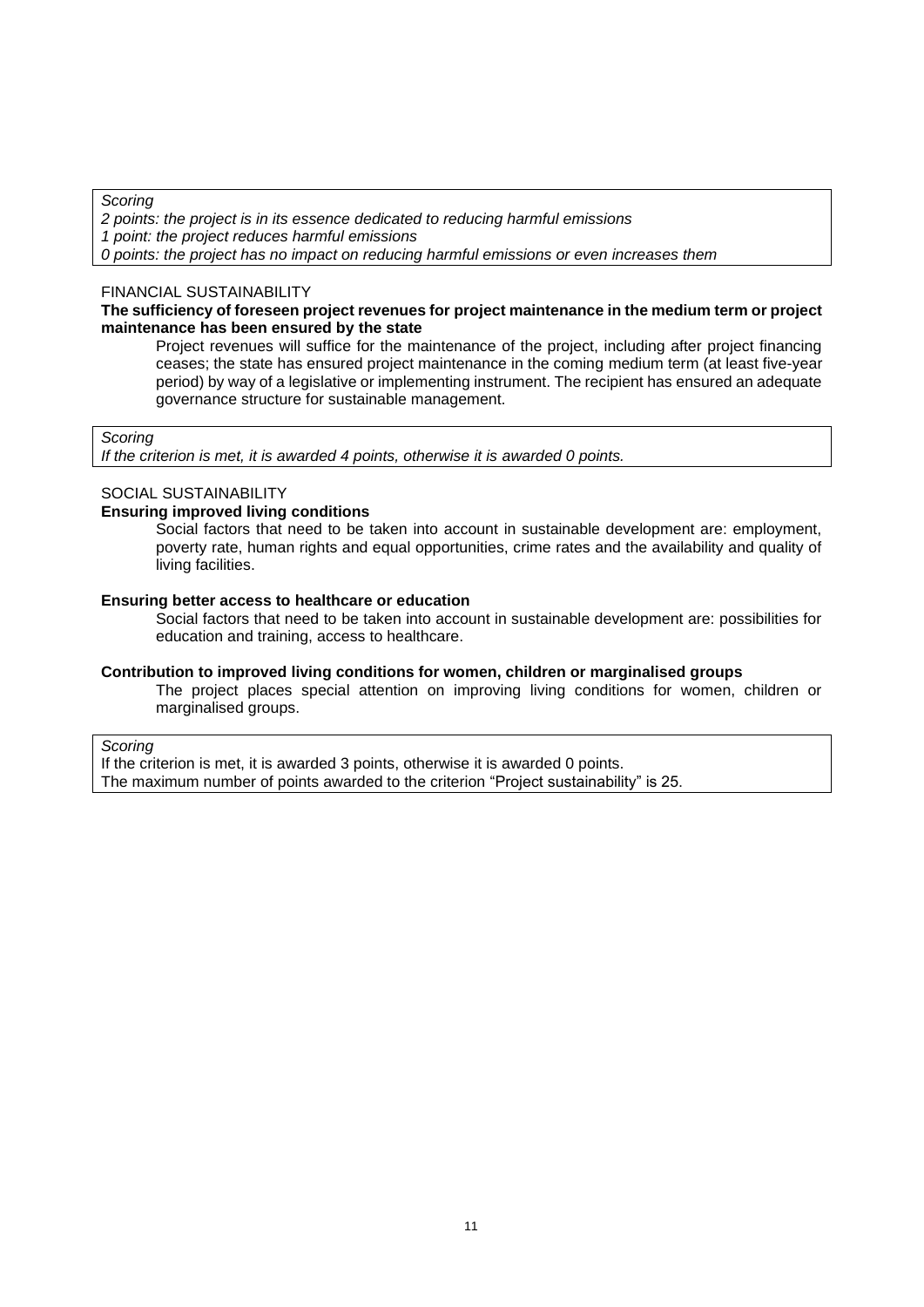# **7. Name of criterion: Financial plan of the project**

## **Proper indication of all investment costs**

Investment costs are expenses incurred in the preparatory and implementation stages of the project.

#### *Scoring*

*3 points: all investment costs are indicated and structured by project stage and type of cost*

*2 points: all investment costs are indicated, but are not structured by project stage and type of cost*

*1 point: only a share of investment costs is indicated, while the remaining share includes estimates*

*0 points: investment costs are not indicated*

# **Specification of goods or services**

The specification of goods or services defines the requested characteristics of the goods or service, such as quality level, level of environmental fitness, description of all requirements and the assessment of conformity, applicability and safety of the product or service.

*Scoring*

*3 points: all necessary goods or services are specified, including the foreseen prices*

*2 points: all necessary goods or services are specified, but include no foreseen prices*

*1 point: only a share of necessary goods or services is specified, while an estimate is provided for the remaining share*

*0 points: the necessary goods or services are insufficiently specified, which is why the project cannot be evaluated* 

# **A share of goods originating in Slovenia**

- 40–80%
- 80–90%
- 100%

### *Scoring*

*A share of goods originating in Slovenia:*

- *40–80% (If the criterion is met, it is awarded 3 points; if the share of goods originating in Slovenia falls under 40%, the criterion is awarded 0 points)*
- *80–90% (If the criterion is met, it is awarded 6 points)*
- *100% (If the criterion is met, it is awarded 7 points)*

# **Indication of financing sources**

Financing sources are own funds, donor funds, loans, etc.

### *Scoring*

*3 points: to co-fund the project, the recipient of funds has ensured sufficient own funds, which are attested by an official document*

*2 points: to co-fund the project, the recipient of funds has ensured sufficient own and donor funds, which is expressed with its own and the donor's letter of intent*

*1 point: the recipient of funds is still in the procedure of obtaining the necessary funds to co-fund the project 0 points: the recipient has ensured no sources to co-fund the project at the time of evaluation*

# **The specification of costs provides a feasibility study**

The cost specification contains all necessary data and calculations to be able to make a comprehensive assessment of energy, environmental, financial and other (technical, technological, spatial) impacts, and the eligibility of the investment.